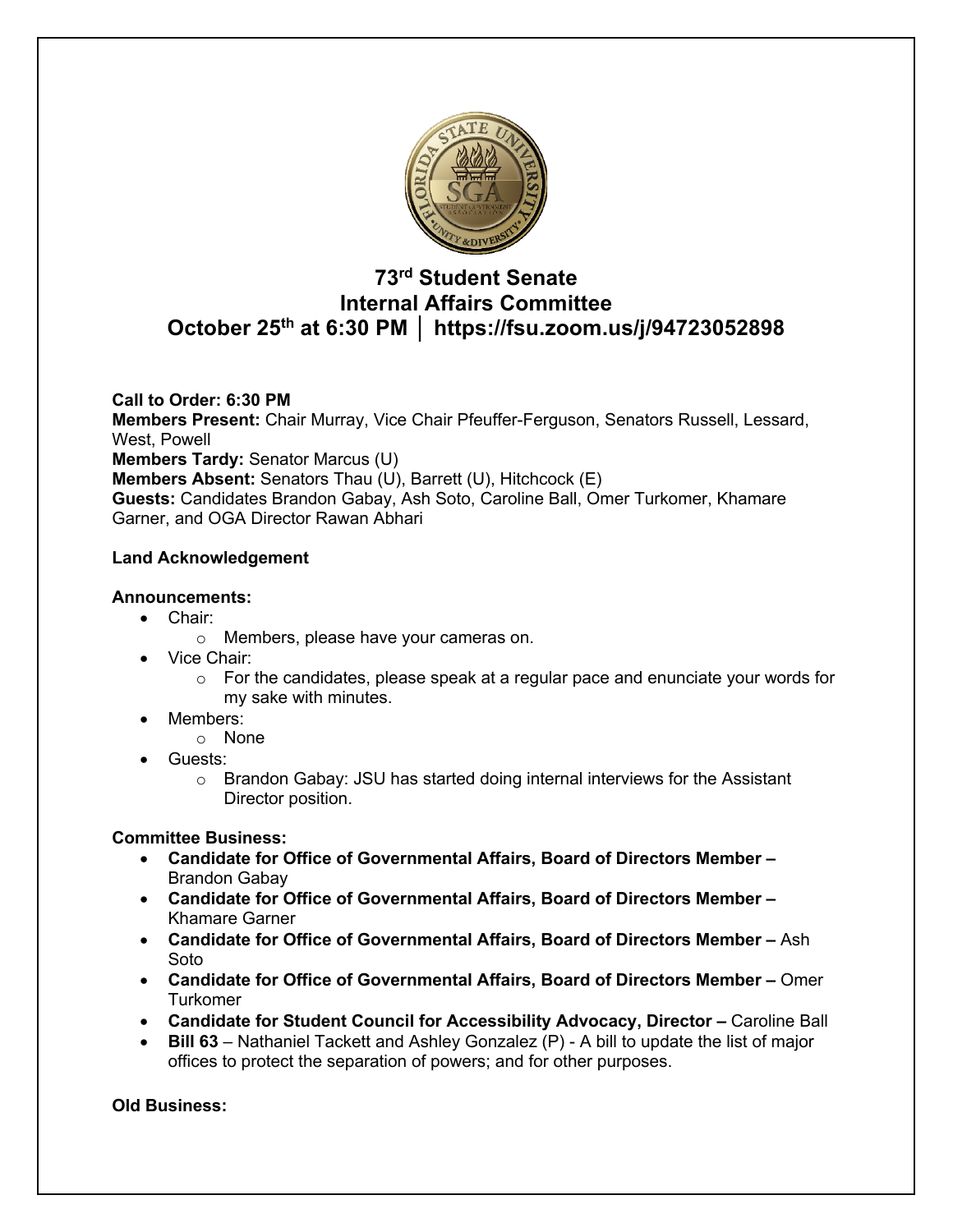• None

## **New Business:**

- **Candidate for Confirmation: Brandon Gabay – Office of Governmental Affairs, Board of Directors Member**
	- Opening Statement:
		- Uses he/him pronouns. Third year majoring in Media and Communications studies. Serves as the Jewish Student Union Director, on the Hillel Board and is a FLI mentor. Is financially certified. Wants to advocate for mental health policies for our students and wants to make mental health resources more accessible for students. The amount of work and involvement that many students are in mean that we need someone to talk to, and we can not adequately do this with our current resources.
		- Candidate yields with 1 minute and 47 seconds remaining.
	- Technical Non-Debatable Questions:
		- None
	- General Round of Questioning:
		- Senator Lessard: What do you think is the greatest State and local issue facing the student body today?
			- Candidate: HB 1, as a campus that is so politically involved, it is important to allow students to feel safe when voicing their opinions. On the local level, we need to focus on students' mental health and our resources for such.
		- Senator Lessard: How do you plan on managing your time?
			- Candidate: In regards to Hillel, it is a very small time commitment. FLI is more of a fun thing/social activity at this point. With JSU, they recently quit their job so they can focus on student life and getting involved on campus. This saves them about 20 hours a week to do so. Keeps a very organized calendar and has a shared TimeTree with JSU board so that they all know what's going on.
		- Vice Chair Pfeuffer-Ferguson: Seeing as you are so passionate about mental health resources, what are some ways you want to advocate for specifically out-of-state students receiving mental health resources?
			- Candidate: Since our therapists can only work with students in the state that they are certified in, I feel as though creating a network of therapists across the nation would be my biggest goal.
		- Senator Lessard: Do you consider yourself an ally of the LGBTQIA+ community?
			- Candidate: As someone who identifies with that community, yes.
		- Senator Lessard: How do you help this community?
			- Candidate: I work with the PSU Assistant Director, use my position as JSU Director, and work with local senators educating them about the sorts of issues that LGBT+ people face.
	- Closing Statement:
		- Thank you for hearing me out tonight, and I look forward to working with all of us and OGA.
	- **Senator Russell moves to enter round-table discussion; Senator Lessard seconds**
	- Round-Table Discussion: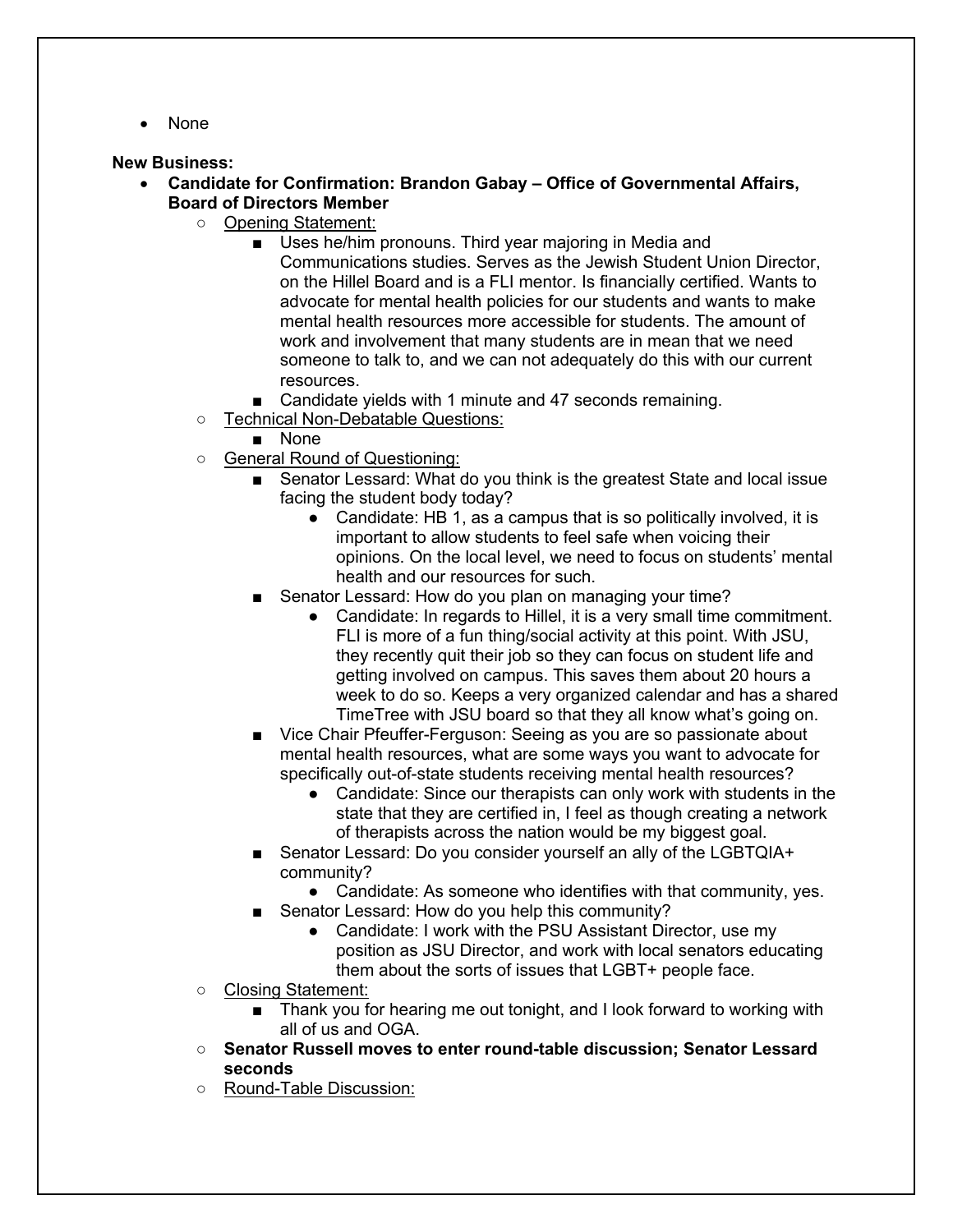- Vice Chair Pfeuffer-Ferguson: I will be voting yes, as his application wowed me with every response. As someone who advocates for mental health and wellness myself, I respect all of his work and goals.
- Senator Russell: Knowing and working with the candidate myself, I respect everything he does and how he is able to make advocacy intersectional, so I will be voting yes.
- Senator Lessard: Has had the distinct pleasure of knowing and working with the candidate. No matter what position he finds himself working for, he is beyond passionate and that is what we need on this campus.
- **Senator Lessard moves to call the question; Senator Russell seconds**
- Vote:
	- Yes: 4 Senators West, Lessard, Russell, and Vice Chair Pfeuffer-Ferguson
	- No: 0
	- Abstain: 0
- **RESULT: CANDIDATE GABAY PASSES**
- **Candidate for Confirmation: Khamare Garner – Office of Governmental Affairs, Board of Directors Member**
	- Opening Statement:
		- Candidate wants to thank everyone to have the time and privilege to speak with us. Is a senior studying Political Science and Music. Is involved with the Black Student Union and is a newly elected Senator. Wants to advocate against certain named buildings and locations. Wants to advocate for the construction of a Pride Student Union House as well as for general safety for students on campus.
		- Candidate yields with 1 minute and 44 seconds remaining.
	- Technical Non-Debatable Questions:
		- None
	- General Round of Questioning:
		- Senator Lessard: Are you financially certified?
			- Candidate: Yes
		- Senator Lessard: What do you think is the biggest current local and state issue for students on campus?
			- Candidate: The local government working with FSU and FAMU, as there are so many alumni that work with the government and could help the student body.
		- Vice Chair Pfeuffer-Ferguson: What is it looking like for your time commitment as you are in Marching Chiefs?
			- Candidate: I am really good at time management and have already spoken with Rawan about my abilities to serve in this position. I already have experience being involved in a variety of different areas that required time, and I have never had an issue.
		- Senator Lessard: Do you have any experience advocating at any level of our government?
			- Candidate: Absolutely, I have experience advocating at the local level dealing with food insecurity in the Tallahassee community, especially for the Black community. I also have experience advocating for safety on campus.
		- Senator Lessard: Would you consider yourself an ally of the LGBTQIA+ community?
			- Candidate: Absolutely.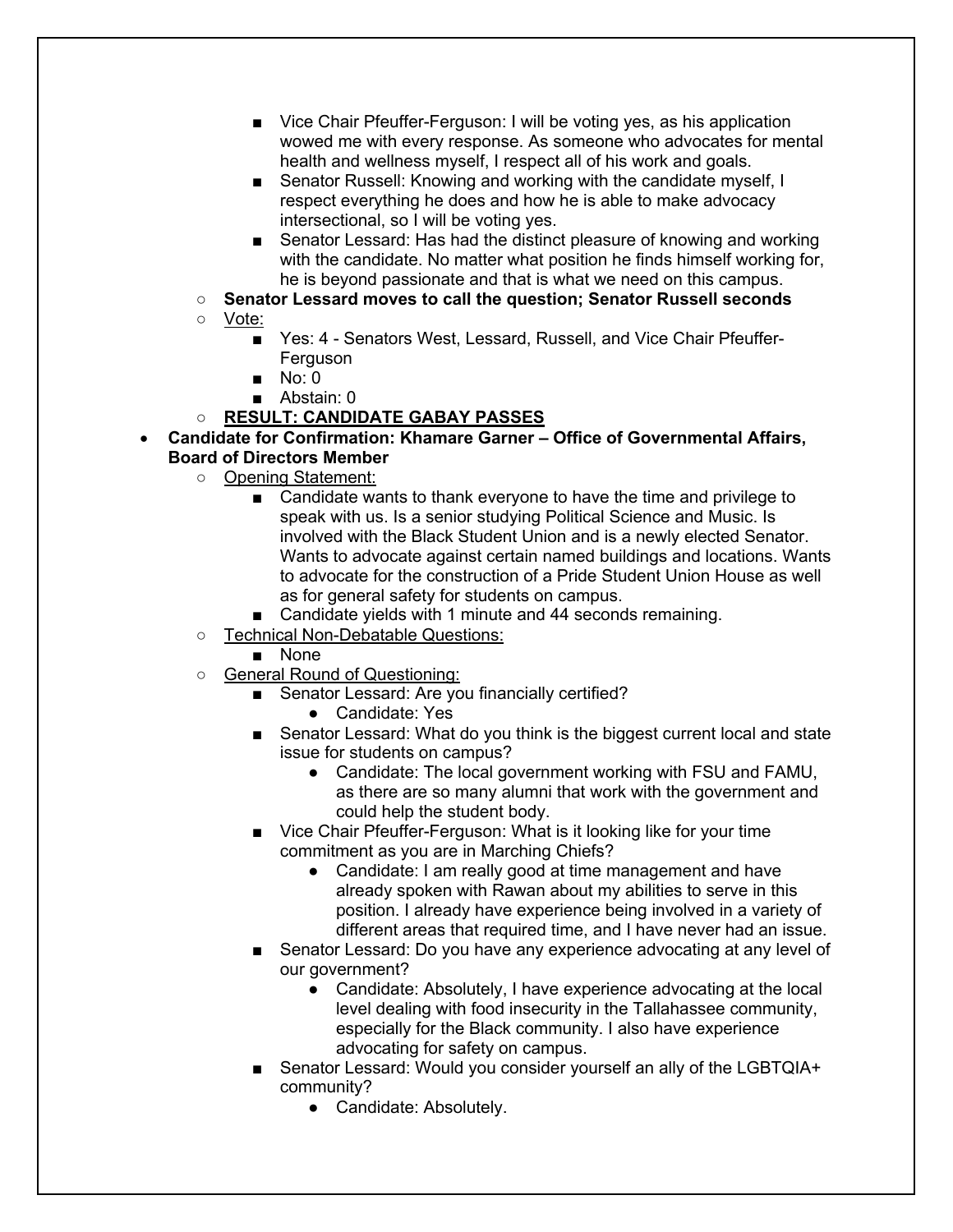- Senator Lessard: How have you supported this community?
	- Candidate: Those in Student Government have not always been the best at reaching out to these communities. During my time in the Executive Branch, I helped advocate for gender neutral bathrooms in Thagard and across campus.
- Closing Statement:
	- Thank you so much, and I appreciate having your time. Feels that they can bridge the gap between being a senator and serving in OGA.
- **Vice Chair Pfeuffer-Ferguson moves to enter round-table discussion; Senator West seconds**
- Round-Table Discussion:
	- **Senator Lessard moves for a quorum call** 
		- **Recess for 3 minutes, come back at 7:03 PM**
		- **Present:** Chair Murray, Vice Chair Pfeuffer-Ferguson, Senators Lessard, Powell, Russell, West
		- **Absent:** Senators Barrett, Marcus, Thau, Hitchcock
	- Vice Chair Pfeuffer-Ferguson: Answered questions very well, and is a resilient candidate. I admire that in a student leader.
- **Senator Lessard moves to call the question; Senator Russell seconds**
- Vote:
	- Yes: 3 Senators Russell, West, and Vice Chair Pfeuffer-Ferguson
	- $\blacksquare$  No: 0
	- Abstain: 1 Senator Lessard
- **RESULT: CANDIDATE GARNER PASSES**
- **Candidate for Confirmation: Ash Soto – Office of Governmental Affairs, Board of Directors Member**
	- Opening Statement:
		- Candidate uses He/They pronouns. Has experience advocating for Trans and Gender non-conforming students here at Florida State. Serves as the Pride Student Union's Assistant Director. Goals include, making funds for transfer students such as themselves more accessible through contacting various politicians, wants to work with our federal companions to draft legislation to help deal with the criticism that many LGBT+ and racial minority students face.
		- Candidate yields with 1 minute and 10 seconds remaining.
	- Technical Non-Debatable Questions:
		- None
	- General Round of Questioning:
		- Senator Lessard: What do you think is the greatest issue on campus today?
			- Candidate: Safety for students. Points out instances starting out at the beginning of this semester leading up to Homecoming events that happened last week.
		- Senator Lessard: Do you have any experience advocating at the State or federal level?
			- Candidate: Due to the cost of travel, I do not have experience advocating at the federal level. I do, however, have experience advocating at the state level. Has missed classes and various meetings just to be sure to available to advocate for various LGBT+ issues at the capital, as well as other issues including the anti-protest bill from this past year.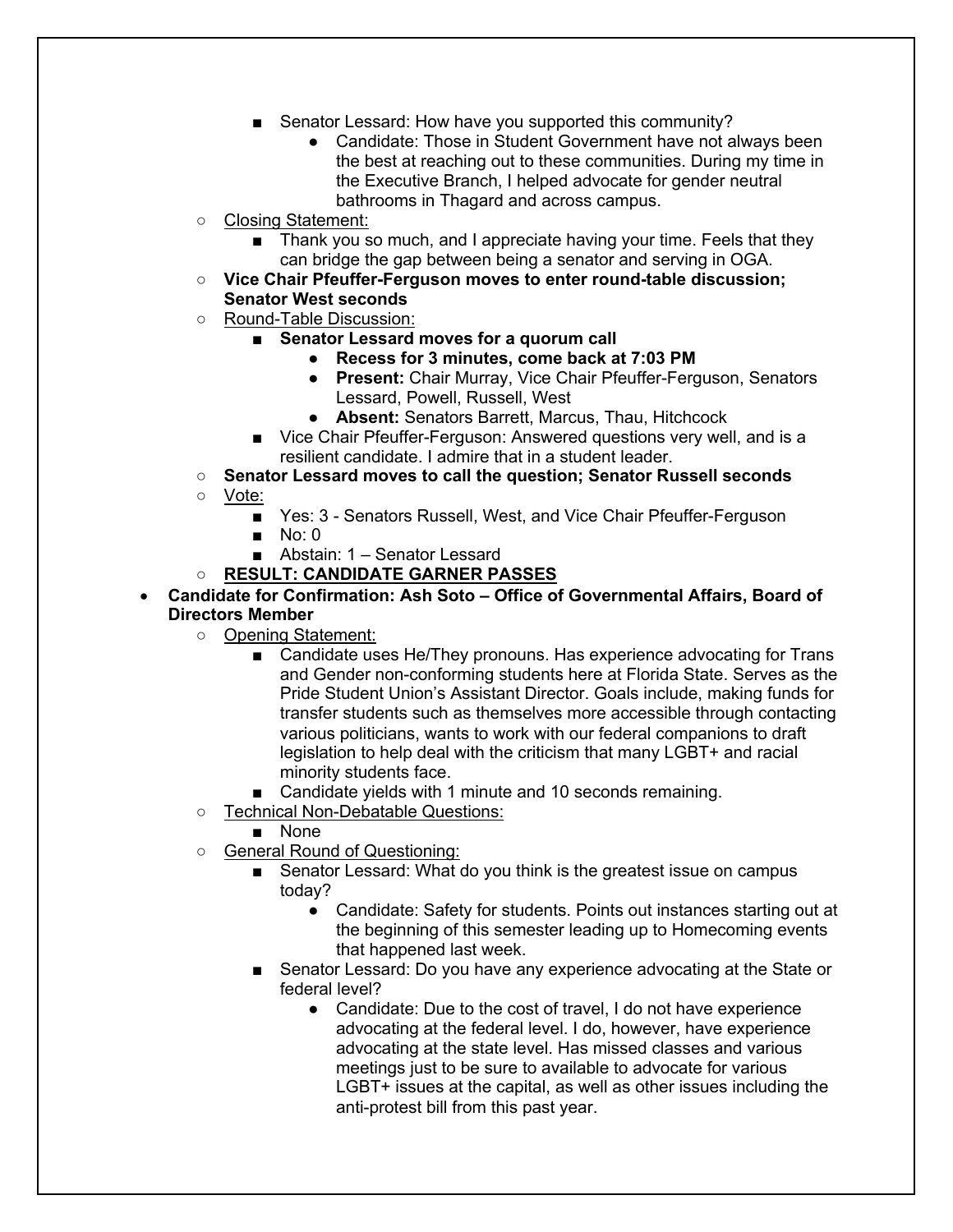- Senator Lessard: How do you plan on balancing your workload as PSU Assistant Director with this position?
	- Candidate: I have a calendar that has the dates for all of my classwork, meetings, and such. I am really good at communicating and balancing everything in my schedule.
- Closing Statement:
	- Thank you for listening to me speak, and I hope you have a great rest of your night!
- Senator West moves to enter round-table discussion; Vice Chair Pfeuffer-**Ferguson seconds**
- Round-Table Discussion:
	- Vice Chair Pfeuffer-Ferguson: This candidate is the definition of a student leader. They constantly put the student body first and themself second, so I am really excited to see them hopefully make it through IA.
	- Senator Lessard: I can also speak from experience, knowing this candidate, I can say they demonstrate the utmost of leadership. Points out their various experience.
	- Senator Powell: Knowing Ash, I can confidently say they will get this work done and are an amazing leader.
- **Senator Lessard moves to call the question; Senator West seconds**
- Vote:
	- Yes: 5 Senators Russell, Lessard, Powell, West snd Vice Chair Pfeuffer-Ferguson
	- No: 0
	- Abstain: 0
- **RESULT: CANDIDATE SOTO PASSES**
- **Senator Russell moves for a non-member to speak; Senator Lessard seconds**
	- OGA Director Rawan Abhari: I am here in support of these students that are the candidates for OGA's Board of Directors. I am also here to answer any questions. I will also be here to speak on the bill tonight, as it does affect OGA. We just want to hope that this bill will help OGA, instead of weaken it. Is in support of the bill, as long as there is a little amendment to go into effect after this legislative session.
- **Candidate for Confirmation: Omer Turkomer – Office of Governmental Affairs, Board of Directors Member**
	- Opening Statement:
		- Second-year student, and wants to advocate for students. Is looking at sexual discrimination, and points at specific examples of oppourtunities to advocate. Points to Bright Futures bill and discussion surrounding that
		- Candidate yields with 1 minute and 13 seconds remaining.
	- Technical Non-Debatable Questions:
		- Senator Lessard: Are you financially certified?
		- Candidate: Yes
	- General Round of Questioning:
		- Senator Lessard: What do you think is the greatest state and local issue facing the student body right now?
			- Candidate: The Bright Futures problem, as Bright Futures allows so many students from the state of Florida attend college and afford higher education.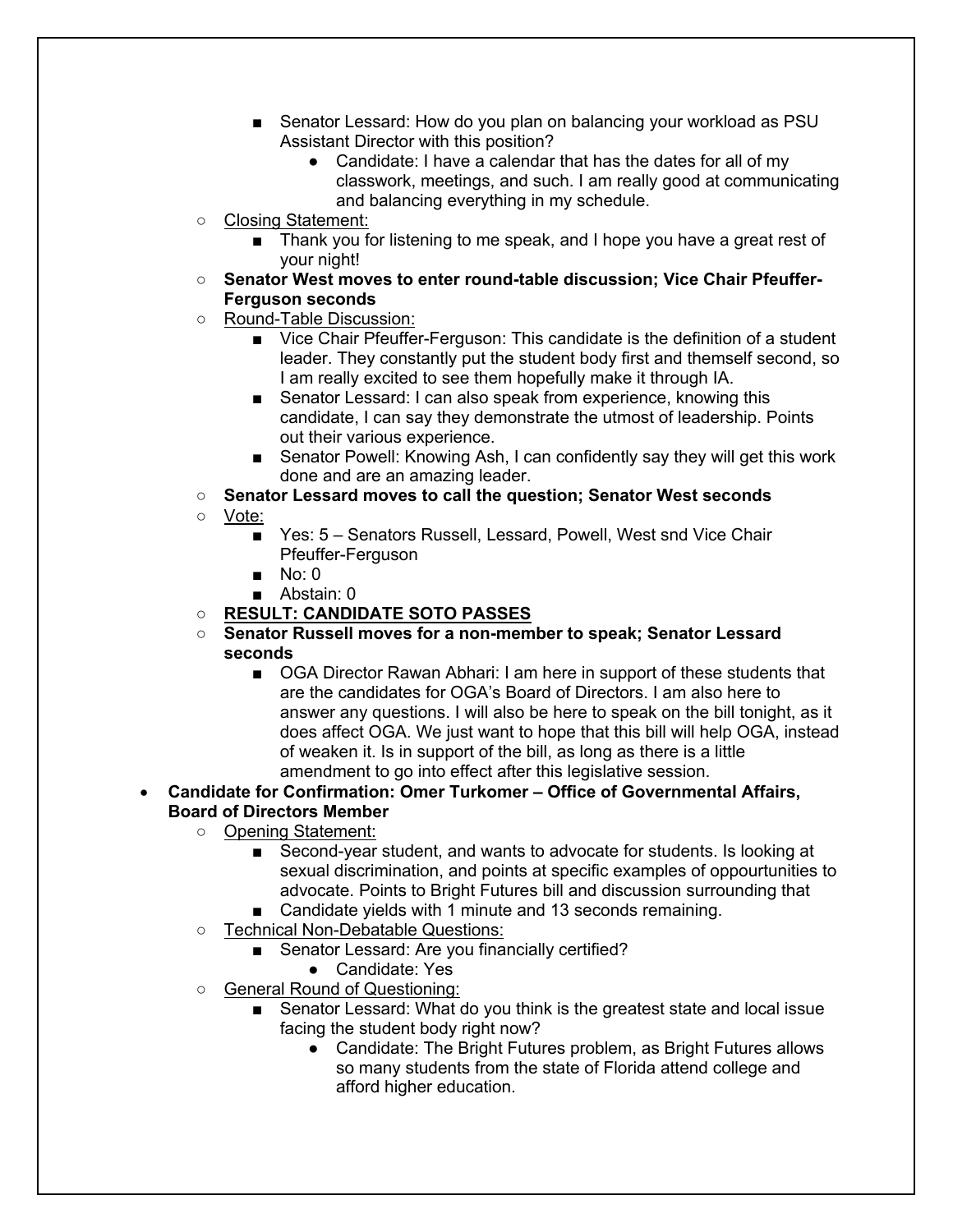- Senator Lessard: Are you currently involved with any other organizations or boards right now?
	- Candidate: Yes, I am the Vice Chair of PAC, serve in other leadership positions.
- Senator Lessard: How do you plan on managing your time with all of those commitments?
	- Candidate: Time management skills and knowing your limitations. You need to be there for your commitments as well as when to be there for yourself. Keep a calendar and schedule out your days. Would not be applying for this position if they did not think they could commit all of the required time.
- Closing Statement:
	- Wants to thank everyone and wants to be brief, as they need to be there for PAC since they are having quorum problems.
- **Senator Lessard moves to enter round-table discussion; Senator Russell seconds**
- Round-Table Discussion:
	- Vice Chair Pfeuffer-Ferguson: Even though time management may seem like an issue, I can speak from personal experience that it is possible. The candidate has the interest for this position, so I will be voting yes.
	- Senator Lessard: I have worked with this candidate on another project, and I know that they make themselves available so I know they can do this. They want to serve the student body.
- **Senator Russell moves to call the question; Senator West seconds**
- Vote:
	- Yes: 4 Senators Lessard, Russell, West, and Vice Chair Pfeuffer-Ferguson
	- $\blacksquare$  No: 0
	- Abstain: 0
- **RESULT: CANDIDATE TURKOMER PASSES**

## • **Candidate for Confirmation: Caroline Ball – Student Council for Accessibility Advocacy, Director**

- Opening Statement:
	- Has been through IA before. Wants to move from the Assistant Director position to the Director position. Is currently the Acting Director. Is recruiting people that they know in order to widen the board. Is not financially certified, but will be before they go through all of the budgetary requirements. Wants to secure this position since they are already doing the work.
	- Candidate yields with 1 minute and 53 seconds remaining.
- Technical Non-Debatable Questions:
	- None
- General Round of Questioning:
	- Senator Lessard: When did you assume the Assistant Director position?
		- Candidate: About 2 or 3 weeks ago, does not know the exact date.
		- Chair Murray: Got the forwarding letter on September  $10<sup>th</sup>$
	- Vice Chair Pfeuffer-Ferguson: As someone who gives tours regularly, I would want to know what your current goals for more accessibility for transportation on campus?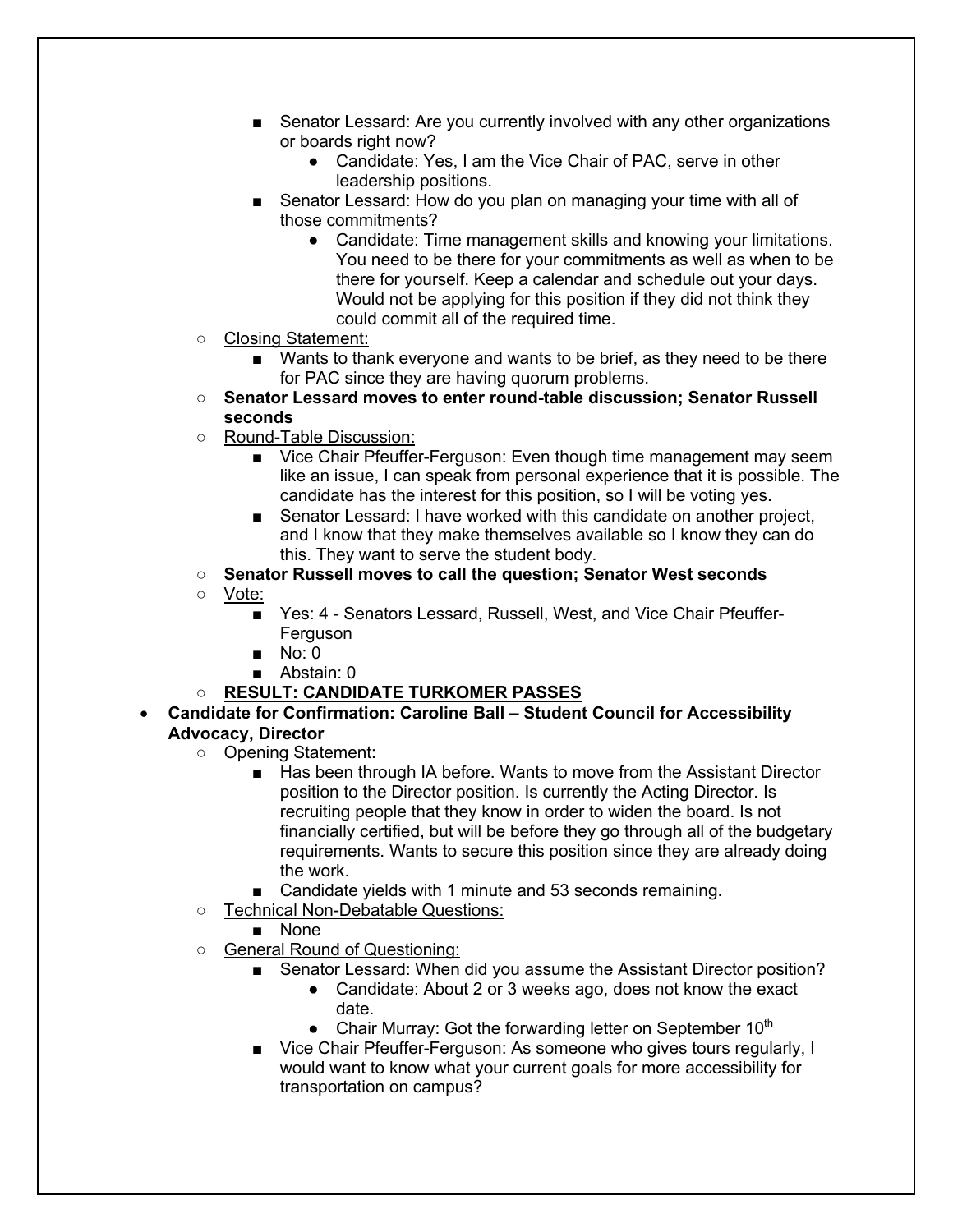- Candidate: I currently have plans in the works for next year and have been reaching out to various leaders on campus in order to have more people helping me. Has a movie night and a brunch planned with other organizations in order to raise awareness since this bureau is so new. Since they do not struggle with a physical disability, they want to reach out to that community to see what they want to be done for themselves.
- Senator Lessard: Is there a specific time in your life that has made your particularly passionate about this community on campus?
	- Candidate: Since this bureau deals with both physical and mental disabilities, I myself have experience dealing with the second one. I have been working with OAS on campus, and had history in high school working with this sort of issue. Being surrounded by people in this community has made me so passionate.
- Closing Statement:
	- Thanks everyone and wants to keep it short and sweet. There is nobody else in this bureau and is already working as the acting director. Is passionate for serving in this position.
- **Senator Russell moves to enter round-table discussion; Vice Chair Pfeuffer-Ferguson seconds**
- Round-Table Discussion:
	- Vice Chair Pfeuffer-Ferguson: Respects the work the candidate is already doing and points to their passion for this position. They have already been doing the work.
- **Senator Russell moves to call the question; Senator Lessard seconds**
- Vote:
	- Yes: 2 Senator West, Vice Chair Pfeuffer-Ferguson
	- $\blacksquare$  No: 0
	- Abstain: 2 Senators Lessard and Russell
		- **REVOTE**
- Vote:
	- Yes: 3 Senator West, Vice Chair Pfeuffer-Ferguson, and Chair Murray
	- No: 2 Senators Lessard and Russell
	- Abstain: 0
- **RESULT: CANDIDATE BALL PASSES**
- **Bill # 63 - Sponsored by Senators Tackett and Gonzalez**
	- **Senator Lessard moves to enter roundtable as a committee; Vice Chair Pfeuffer-Ferguson seconds**
		- Senator Lessard: Reached out to one of the Sponsors of the bill today. They would be ok with adding proviso language that would make this bill go into effect after the inauguration of the new Student Body President in the Spring. Will be making a motion to amend it.
		- Chair Murray: Would that mean that the people who are already in these positions would have to resign?
		- **Senator Lessard moves for a non-Senator to speak; Senator West seconds**
		- Brandon Gabay: So basically yes, which would mean that Director Abhari would be left without half of a Board of Directors. Thinks it would be smart to change some of the language to not leave these people high and dry.
		- Rawan Abhari: Asked Brandon to repeat himself.
		- Brandon Gabay: Repeated himself and brought up a specific statute.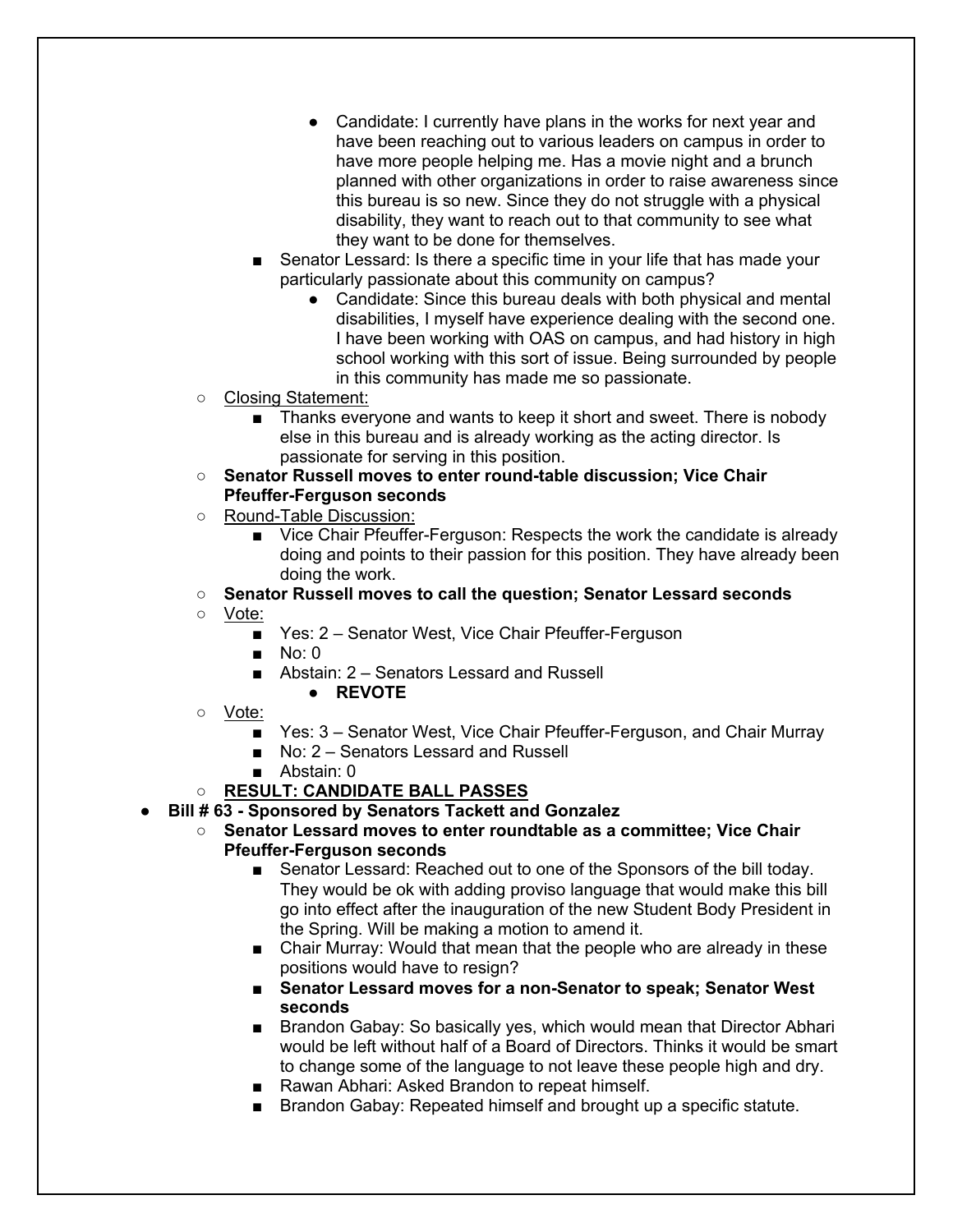- Rawan Abhari: Explains the process as to why making it be at the end of a term would be better because of how legislative sessions work. OGA should never be done.
- Chair Murray: It would be cutting it short if we did not put this sort of proviso.
- Rawan Abhari: Explains the process once again in a more specified manner, and explains how OGA would hate if 4 of the 9 board members would have to lead. The session ends on March 11<sup>th</sup>, which should run close to when the new SGA President would be. Supports the bill, as OGA should be held at the standard of a major office. But they cannot do the work if it gets cut short because of this bill.
- Vice Chair Pfeuffer-Ferguson moves to take an 8 minute recess; **Senator West seconds and we will resume at 8:01 PM.**
- **Present:** Chair Murray, Vice Chair Pfeuffer-Ferguson, Senators Russell, Lessard, Powell, West
- **Absent:** Senators Marcus, Hitchcock, Thau and Barrett
- Opening Statement:
	- Senator Tackett: Two quick fixes and nothing too crazy. Adding members of OGA to major offices, as well as COGs representatives. Makes it to where if people try to change the name of that office, they are still deemed major offices. Holding an OGA position as well as another office in SGA would prove to be a conflict of interest.
	- Senator Gonzalez: Agrees with Tackett and points of because of Covid and a lack of engagement with SGA in general, OGA has been lacking in membership. This needs to be someone's major focus, if they hold an OGA position.
	- Sponsors yield 2 minutes and 43 seconds to their closing.
- Technical Non-Debatable Questions:
	- Senator Marcus: Was OGA Director Abhari included in communication about this?
		- Sponsor Gonzalez: Yes, we have been talking for the past couple of days.
- General Round of Questioning:

## ■ None

- **Senator Lessard moves to enter roundtable discussion; Senator Marcus seconds**
- **Senator Lessard moves to amend; Senator Marcus seconds**
	- Add proviso language at the top: "This change would take effect on March 11, 2022."
	- **Sponsor finds amendment friendly and Amendment is adopted**
- Senator Lessard: My motivation behind this amendment is that we have several people up for confirmation and who have already been confirmed who already hold major offices and were not aware of this change. This would not be fair to them, and we need to respect their time and dedication to this university.
- $\circ$  Senator Marcus: One qualm with this bill is that there are some individuals who hold major positions that would be able to be experts in this sort of work.
- Vice Chair Pfeuffer-Ferguson: It is the job of OGA to reach out to these sorts of people. We do not want to spread these people out too thin and need to make sure that they spend an adequate amount of time in their positions.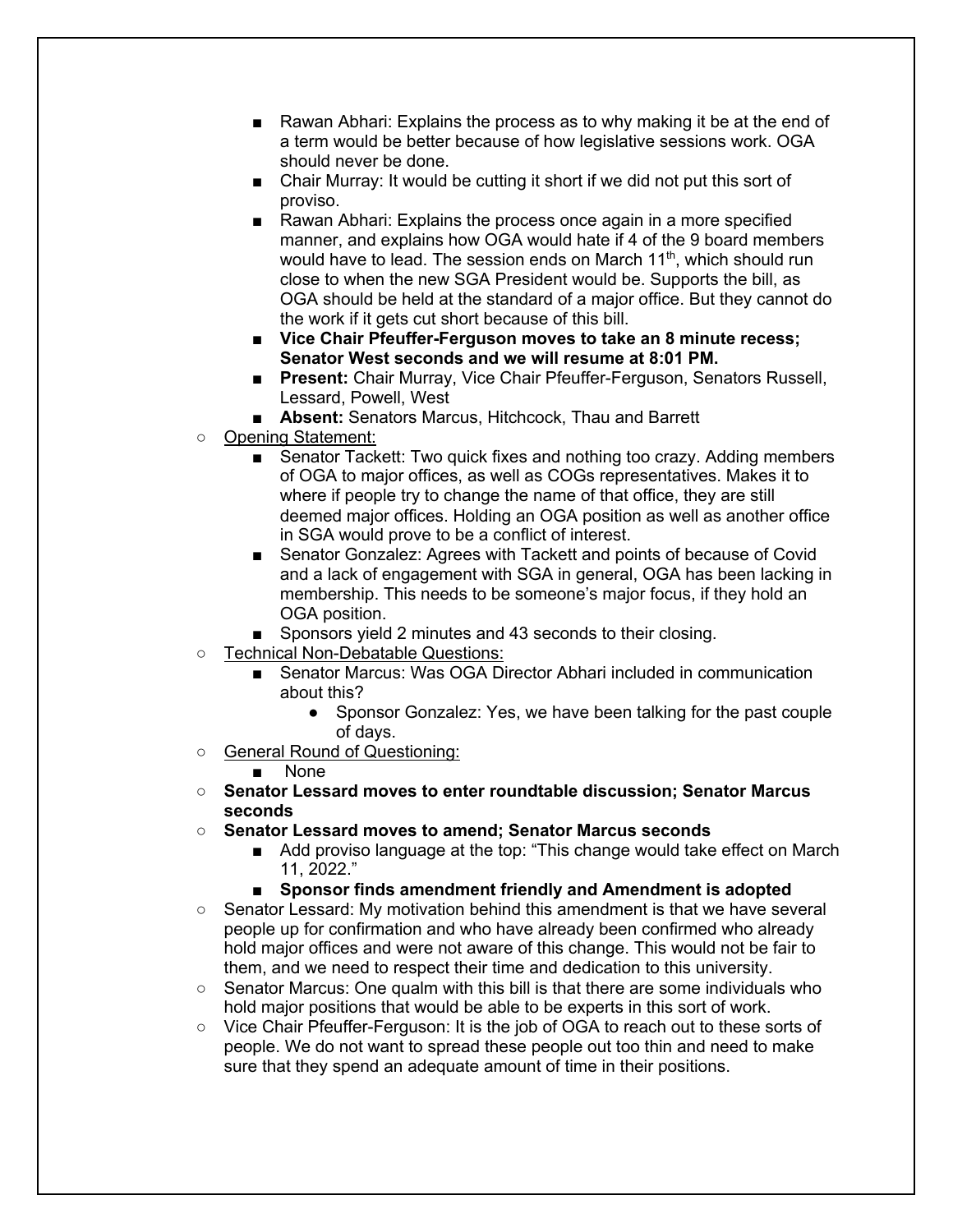- $\circ$  Senator Marcus: Still has the qualm from past experience looking at how some people were left in the dark. These people should still have spots at the table instead of not being included.
- Senator Lessard: Points out how OGA should have agency representatives within a committee that would include people appointed by the agency directors in order to help the Board of Directors.
- **Senator Marcus calls for a Point of Information:** Has the committee met this year?
- Rawan Abhari: They have been reached out to, but they have not met yet because nobody except for the Asian American Student Union has responded.
- **Senator Marcus moves to call the question; Senator Lessard seconds**
- Closing Statement:
	- Senator Tackett: We need to make sure there are no conflicts of interest.
	- Senator Gonzalez: This will allow for a diversity of thought at the table because we tend to see people that already have experience and positions. We need to give students a chance to have lobbying experiences.
- Vote:
	- Yes: 5 Senators Lessard, Russell, Marcus, West, and Vice Chair Pfeuffer-Ferguson
	- No: 0
	- Abstain: 0
- **RESULT: BILL # 63 PASSES**
- Rawan Abhari: Wants to thank both of the senators from Budget for taking their time. OGA supports this bill to ensure that they can work at their best capacity. Requests that anyone in Senate next semester should hold the Executive Branch accountable. There was a huge time discrepancy this year, which caused many problems and costed OGA precious time. Agencies turn themselves over very quickly, and OGA should be similar. Make sure that OGA is held to the high standard it should be. Discussed the various goals and such of OGA to showcase its high standards.

## **Unfinished Business:**

• None

## **Closing Announcements:**

- Senator Marcus: Please go do the survey that was sent out in the Senate GroupMe.
- Senator Lessard: Wear your costumes to Senate on Wednesday.

## **Next Meeting: Monday, November 1st at 6:30 PM**

**Adjourned: 8:27 PM**